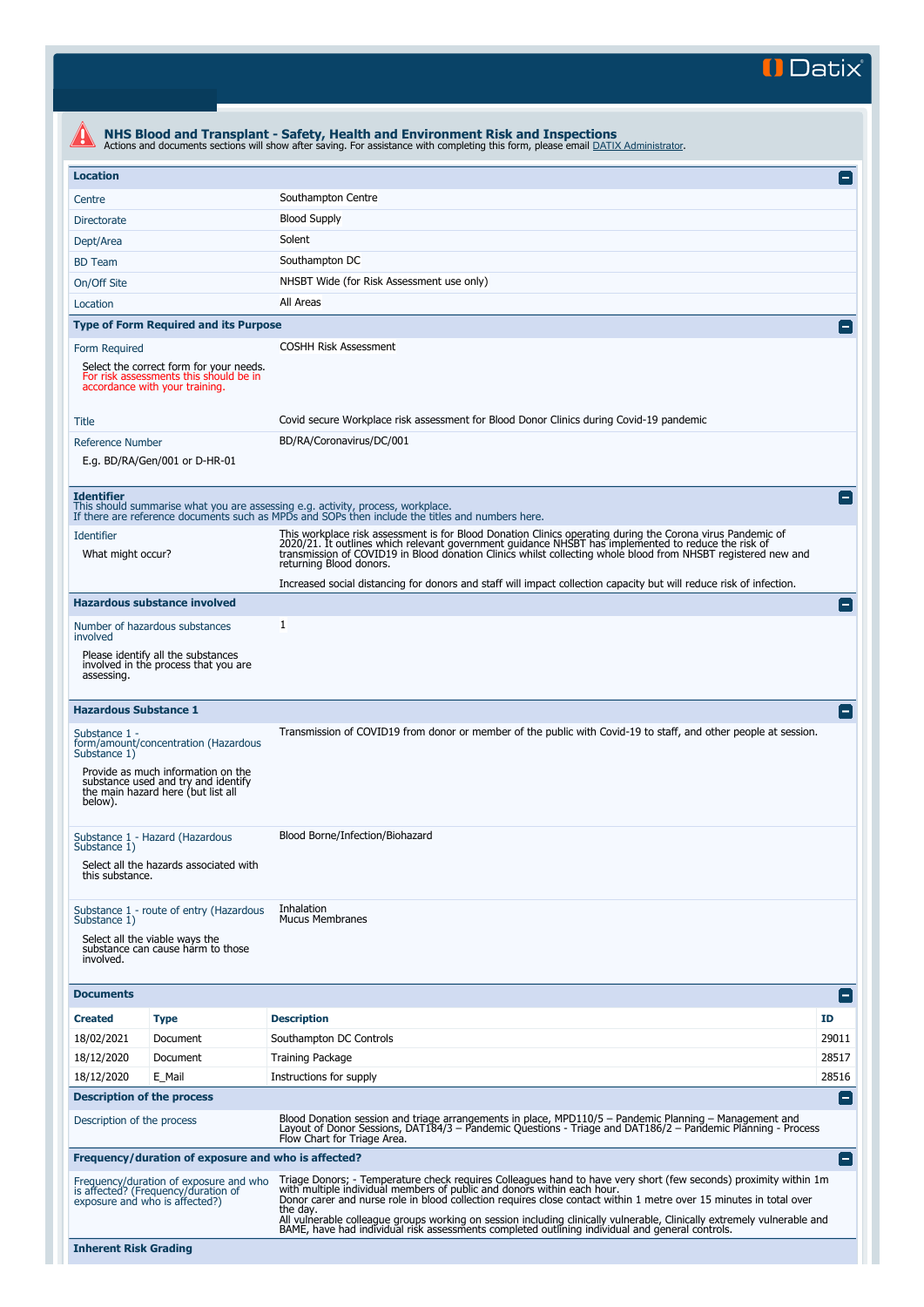| <b>Inherent Risk</b>                                                                                                                                                                                                                                                                                                                                                                                                                                                                                                                                                                                                                                                                                                                                                                                                                                                                                                                        |                                                                                                                                                                                    | <b>Impact</b>                   |                |                              |                   |                |
|---------------------------------------------------------------------------------------------------------------------------------------------------------------------------------------------------------------------------------------------------------------------------------------------------------------------------------------------------------------------------------------------------------------------------------------------------------------------------------------------------------------------------------------------------------------------------------------------------------------------------------------------------------------------------------------------------------------------------------------------------------------------------------------------------------------------------------------------------------------------------------------------------------------------------------------------|------------------------------------------------------------------------------------------------------------------------------------------------------------------------------------|---------------------------------|----------------|------------------------------|-------------------|----------------|
| Red-Extreme<br>Orange-High                                                                                                                                                                                                                                                                                                                                                                                                                                                                                                                                                                                                                                                                                                                                                                                                                                                                                                                  | <b>Likelihood</b>                                                                                                                                                                  | <b>Negligible</b>               | Minor          | <b>Moderate</b>              | Major             | Catastrophic   |
| Yellow-Moderate<br>Green-Low                                                                                                                                                                                                                                                                                                                                                                                                                                                                                                                                                                                                                                                                                                                                                                                                                                                                                                                | <b>Almost Certain</b>                                                                                                                                                              | $\circ$                         | $\bullet$      | $\bullet$                    | $\bullet$         | $\bullet$      |
|                                                                                                                                                                                                                                                                                                                                                                                                                                                                                                                                                                                                                                                                                                                                                                                                                                                                                                                                             | Likely                                                                                                                                                                             | $\overline{O}$                  | $\bullet$      | $\bullet$                    | $\bullet$         | $\bullet$      |
|                                                                                                                                                                                                                                                                                                                                                                                                                                                                                                                                                                                                                                                                                                                                                                                                                                                                                                                                             | <b>Possible</b>                                                                                                                                                                    | $\bullet$                       | $\overline{O}$ | $\bullet$                    | $\bullet$         | $\bullet$      |
|                                                                                                                                                                                                                                                                                                                                                                                                                                                                                                                                                                                                                                                                                                                                                                                                                                                                                                                                             | <b>Unlikely</b>                                                                                                                                                                    | $\bullet$                       | $\overline{O}$ | $\bullet$                    | $\bullet$         | $\bullet$      |
|                                                                                                                                                                                                                                                                                                                                                                                                                                                                                                                                                                                                                                                                                                                                                                                                                                                                                                                                             |                                                                                                                                                                                    |                                 |                |                              |                   |                |
|                                                                                                                                                                                                                                                                                                                                                                                                                                                                                                                                                                                                                                                                                                                                                                                                                                                                                                                                             | Rare                                                                                                                                                                               | $\bullet$                       | $\bullet$      | $\bullet$                    | $\circ$           | $\overline{O}$ |
|                                                                                                                                                                                                                                                                                                                                                                                                                                                                                                                                                                                                                                                                                                                                                                                                                                                                                                                                             |                                                                                                                                                                                    | Rating (initial): 6<br>Moderate |                | <b>Risk level (initial):</b> |                   |                |
|                                                                                                                                                                                                                                                                                                                                                                                                                                                                                                                                                                                                                                                                                                                                                                                                                                                                                                                                             |                                                                                                                                                                                    |                                 |                |                              |                   |                |
| <b>Controls in place</b><br>Best practice is to directly link the controls to the hazards they are reducing and to list them in order of preference according to the hierarchy of control i.e.<br>eliminate, substitute, engineering controls, information, i<br>Equipment (PPE).<br>Controls in place<br>E.G. "Gloves available to wear-YES"<br>For COSHH assessments please                                                                                                                                                                                                                                                                                                                                                                                                                                                                                                                                                               | Manager to consult attached editable List of controls document and delete or add controls as appropriate                                                                           |                                 |                |                              |                   |                |
| consider other controls e.g. Health<br>Surveillance.<br><b>Emergency Preparedness</b><br>Storage and disposal / accidental release                                                                                                                                                                                                                                                                                                                                                                                                                                                                                                                                                                                                                                                                                                                                                                                                          | Standard practice for storage, disposal and dealing with blood/ body fluid spillage if needed.                                                                                     |                                 |                |                              |                   |                |
| and fire fighting requirements                                                                                                                                                                                                                                                                                                                                                                                                                                                                                                                                                                                                                                                                                                                                                                                                                                                                                                              |                                                                                                                                                                                    |                                 |                |                              |                   |                |
| <b>First Aid Measures</b>                                                                                                                                                                                                                                                                                                                                                                                                                                                                                                                                                                                                                                                                                                                                                                                                                                                                                                                   | Standard practice for blood/ body fluid splash/ needlestick to be followed. Flush affected area with plenty of water<br>immediately and then contact 24 Hour Sharps Line as above. |                                 |                |                              |                   |                |
| <b>Final risk Grading</b><br>Residual risk is an evaluation of the damage that could occur after taking into account the effectiveness of current controls. It is completed for the activity /<br>assessment as a whole.                                                                                                                                                                                                                                                                                                                                                                                                                                                                                                                                                                                                                                                                                                                    |                                                                                                                                                                                    |                                 |                |                              |                   |                |
| <b>Residual Risk</b>                                                                                                                                                                                                                                                                                                                                                                                                                                                                                                                                                                                                                                                                                                                                                                                                                                                                                                                        |                                                                                                                                                                                    | <b>Impact</b>                   |                |                              |                   |                |
| Red-Extreme<br>Orange-High                                                                                                                                                                                                                                                                                                                                                                                                                                                                                                                                                                                                                                                                                                                                                                                                                                                                                                                  | <b>Likelihood</b>                                                                                                                                                                  | <b>Negligible</b>               | Minor          | Moderate                     | Major             | Catastrophic   |
| Yellow-Moderate<br>Green-Low                                                                                                                                                                                                                                                                                                                                                                                                                                                                                                                                                                                                                                                                                                                                                                                                                                                                                                                | <b>Almost Certain</b>                                                                                                                                                              | $\circ$                         | $\bullet$      | $\bullet$                    | $\bullet$         | $\bullet$      |
|                                                                                                                                                                                                                                                                                                                                                                                                                                                                                                                                                                                                                                                                                                                                                                                                                                                                                                                                             |                                                                                                                                                                                    |                                 | $\bullet$      | $\bullet$                    | $\bullet$         | $\bullet$      |
|                                                                                                                                                                                                                                                                                                                                                                                                                                                                                                                                                                                                                                                                                                                                                                                                                                                                                                                                             | Likely                                                                                                                                                                             | $\circ$                         |                |                              |                   |                |
|                                                                                                                                                                                                                                                                                                                                                                                                                                                                                                                                                                                                                                                                                                                                                                                                                                                                                                                                             | <b>Possible</b>                                                                                                                                                                    |                                 |                |                              |                   |                |
|                                                                                                                                                                                                                                                                                                                                                                                                                                                                                                                                                                                                                                                                                                                                                                                                                                                                                                                                             |                                                                                                                                                                                    | $\bullet$                       | $\overline{O}$ | $\bullet$                    | $\bullet$         | $\bullet$      |
|                                                                                                                                                                                                                                                                                                                                                                                                                                                                                                                                                                                                                                                                                                                                                                                                                                                                                                                                             | <b>Unlikely</b>                                                                                                                                                                    | $\bullet$                       | $\circ$        | $\bigcirc$                   | $\bullet$         | $\bullet$      |
|                                                                                                                                                                                                                                                                                                                                                                                                                                                                                                                                                                                                                                                                                                                                                                                                                                                                                                                                             | Rare                                                                                                                                                                               | $\bullet$                       | $\bullet$      | $\circ$                      | $\bigcirc$        | $\overline{O}$ |
|                                                                                                                                                                                                                                                                                                                                                                                                                                                                                                                                                                                                                                                                                                                                                                                                                                                                                                                                             |                                                                                                                                                                                    | Rating (current): 3             |                | <b>Risk level (current):</b> |                   |                |
|                                                                                                                                                                                                                                                                                                                                                                                                                                                                                                                                                                                                                                                                                                                                                                                                                                                                                                                                             |                                                                                                                                                                                    | Low                             |                |                              |                   |                |
|                                                                                                                                                                                                                                                                                                                                                                                                                                                                                                                                                                                                                                                                                                                                                                                                                                                                                                                                             |                                                                                                                                                                                    |                                 |                |                              |                   |                |
|                                                                                                                                                                                                                                                                                                                                                                                                                                                                                                                                                                                                                                                                                                                                                                                                                                                                                                                                             |                                                                                                                                                                                    |                                 |                |                              |                   |                |
|                                                                                                                                                                                                                                                                                                                                                                                                                                                                                                                                                                                                                                                                                                                                                                                                                                                                                                                                             |                                                                                                                                                                                    |                                 |                |                              |                   |                |
|                                                                                                                                                                                                                                                                                                                                                                                                                                                                                                                                                                                                                                                                                                                                                                                                                                                                                                                                             |                                                                                                                                                                                    |                                 |                |                              |                   |                |
|                                                                                                                                                                                                                                                                                                                                                                                                                                                                                                                                                                                                                                                                                                                                                                                                                                                                                                                                             |                                                                                                                                                                                    |                                 |                |                              |                   |                |
|                                                                                                                                                                                                                                                                                                                                                                                                                                                                                                                                                                                                                                                                                                                                                                                                                                                                                                                                             | 26/03/2021                                                                                                                                                                         |                                 |                |                              |                   |                |
|                                                                                                                                                                                                                                                                                                                                                                                                                                                                                                                                                                                                                                                                                                                                                                                                                                                                                                                                             |                                                                                                                                                                                    |                                 |                |                              |                   |                |
|                                                                                                                                                                                                                                                                                                                                                                                                                                                                                                                                                                                                                                                                                                                                                                                                                                                                                                                                             |                                                                                                                                                                                    |                                 |                |                              |                   |                |
|                                                                                                                                                                                                                                                                                                                                                                                                                                                                                                                                                                                                                                                                                                                                                                                                                                                                                                                                             | Final approval                                                                                                                                                                     |                                 |                |                              |                   |                |
|                                                                                                                                                                                                                                                                                                                                                                                                                                                                                                                                                                                                                                                                                                                                                                                                                                                                                                                                             | 27319                                                                                                                                                                              |                                 |                |                              |                   |                |
|                                                                                                                                                                                                                                                                                                                                                                                                                                                                                                                                                                                                                                                                                                                                                                                                                                                                                                                                             |                                                                                                                                                                                    |                                 |                |                              |                   |                |
|                                                                                                                                                                                                                                                                                                                                                                                                                                                                                                                                                                                                                                                                                                                                                                                                                                                                                                                                             |                                                                                                                                                                                    |                                 |                |                              |                   |                |
|                                                                                                                                                                                                                                                                                                                                                                                                                                                                                                                                                                                                                                                                                                                                                                                                                                                                                                                                             |                                                                                                                                                                                    |                                 |                |                              |                   |                |
|                                                                                                                                                                                                                                                                                                                                                                                                                                                                                                                                                                                                                                                                                                                                                                                                                                                                                                                                             |                                                                                                                                                                                    |                                 |                |                              |                   |                |
|                                                                                                                                                                                                                                                                                                                                                                                                                                                                                                                                                                                                                                                                                                                                                                                                                                                                                                                                             |                                                                                                                                                                                    |                                 |                |                              |                   |                |
|                                                                                                                                                                                                                                                                                                                                                                                                                                                                                                                                                                                                                                                                                                                                                                                                                                                                                                                                             |                                                                                                                                                                                    |                                 |                |                              |                   |                |
|                                                                                                                                                                                                                                                                                                                                                                                                                                                                                                                                                                                                                                                                                                                                                                                                                                                                                                                                             |                                                                                                                                                                                    |                                 |                |                              |                   |                |
| <b>Additional control measures to reduce risk</b><br>When adding actions they should be targeting the highest risk areas to help reduce the residual risk from the activity.<br>Please note that you will have to save this record before the Actions section is enabled.<br><b>Actions</b><br>No actions.<br><b>Next Review due by</b><br>Frequency for review must be in line with MPD1090 - H&S Risk Management<br>Confirm review date (dd/MM/yyyy)<br><b>Performed by</b><br><b>Approval status</b><br>Current approval status<br>ID<br><b>Manager Details</b><br><b>E-mail communication</b><br>Use this section to e-mail between the risk assessor, manager and other interested parties regarding the risk assessment. This then provides an audit trail against<br>the assessment.<br><b>Contacts</b><br><b>No Contacts</b><br><b>Linked Records</b><br><b>No Linked Records.</b><br><b>Notifications</b><br><b>Recipient Name</b> | <b>Recipient E-mail</b>                                                                                                                                                            |                                 |                | Date/Time                    | <b>Contact ID</b> |                |